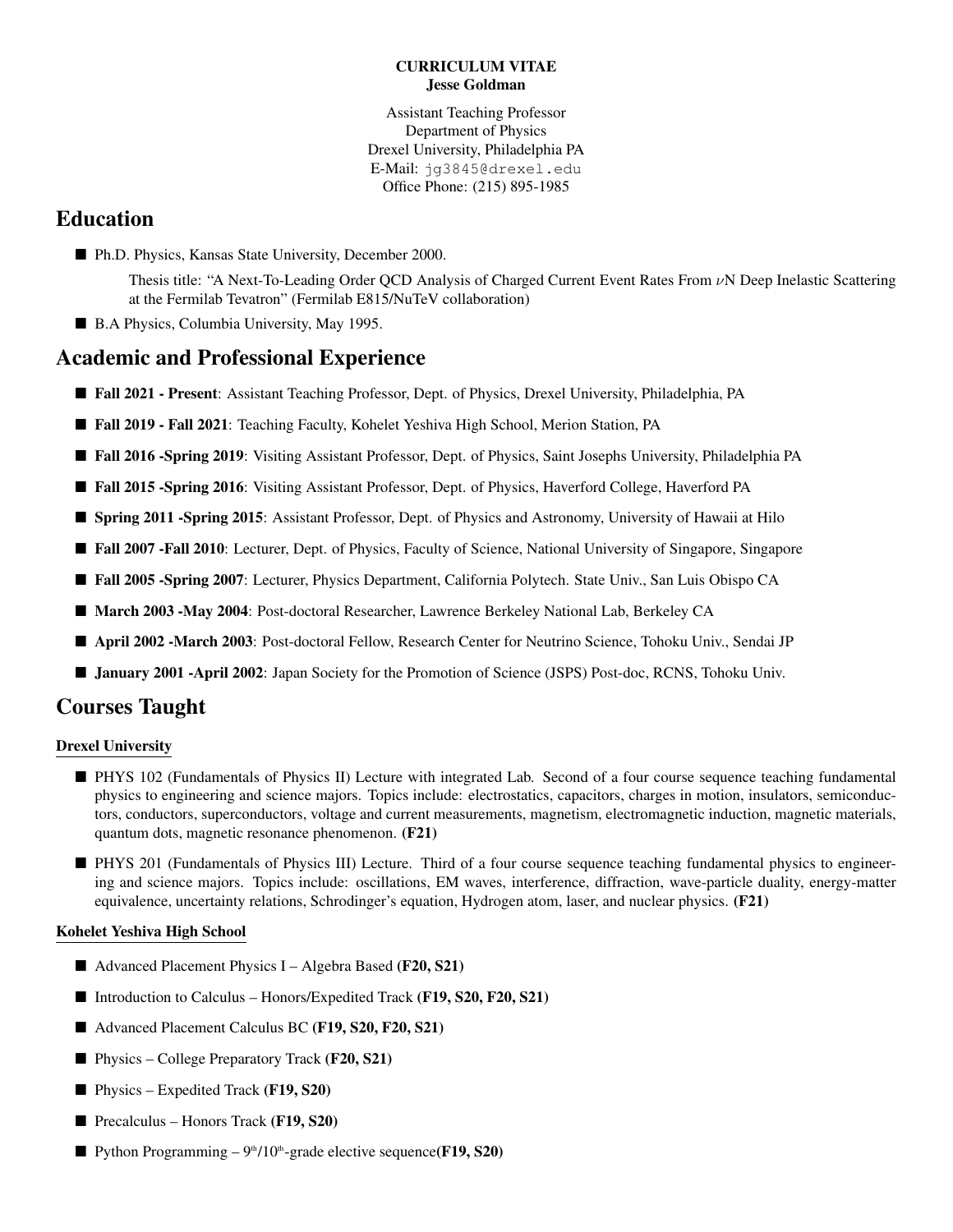#### Saint Joseph's University

- PHY 252 (Modern Physics II) lecture with integrated laboratory. 4 hours/week, 15 weeks. This course is an analytical survey of the experiments, theories, and principles that led to the modern view of physical reality. Topics include: an introduction to atomic structure, statistical physics, molecular structure, solid state, nuclear structure and nuclear physics applications, and elementary particles. Laboratory experiments included studies of electron diffraction, radioactive decay, Hydrogen spectroscopy, and the muon lifetime. (S17, S18, S19)
- PHY 251 (Modern Physics I) lecture with integrated laboratory. 4 hours/week, 15 weeks. This course is the pre-requisite for PHYS 252 and covers introductory special relativity, wave-particle duality, uncertainty relations, the Bohr theory of Hydrogen, quantum mechanics in one dimension, and the Hydrogen atom. Laboratory work included the measurement of the speed of light, the Millikan oil-drop experiment, the electron's charge-to-mass ratio, and the Franck-Hertz experiment. (F16, F17, F18)
- PHY 115 (Investigations in Astronomy) lecture. 3 hours/week, 15 weeks. This course, designed for the non-science major, provides an introduction to the science of astronomy. Topics include the roles of observation, theory, philosophy, and technology in the development of the modern conception of the Universe. The Copernican Revolution, the birth and death of stars, our Milky Way Galaxy, time, and our ancestral heritage in the cosmos will be discussed and explored. No previous science, or mathematics beyond the level of high school algebra, is required. In this course, we will examine our place in the Universe and study the bizarre but beautiful worlds it contains. (F16, S17, F17, S18, F18, S19)
- PHY 115L (Investigations in Astronomy Laboratory) laboratory. 3 hours/week, 15 weeks. Laboratory course accompanying PHY 115. Students investigate lunar phases, properties of electromagnetic spectra, planetary orbits, star life and death, constellations, and the laws of gravitation along with other selected experiments in astronomy. (F16, S17, F17, S18, F18, S19)

#### Haverford College

- **PHYS 214 (Intro to Quantum Mechanics) lecture. 3 hours/week, 15 weeks. An introduction to the principles governing systems** on the atomic scale. Topics include the experimental basis of quantum mechanics, wave-particle duality, Schrödinger's equation and solutions in one dimension, time dependence of quantum states, angular momentum, and single-electron atoms. Recent developments, such as paradoxes calling attention to the remarkable behavior of quantum systems will be discussed. Multielectron atoms and nuclei will be discussed if time allows. (S16)
- PHYS 115 (Modern Introductory Physics Beyond Newton) lecture. 3 hours/week, 15 weeks. Calculus-based honors-level course in mechanics designed for advanced entering students with a strong background in introductory physics. Topics include an introduction to the Lagrangian formulation of mechanics, the inertia tensor, coupled oscillators, accelerating reference frames, conservation laws, and special relativity. (F15)
- PHYS 101/105/115 (Introductory Physics) laboratory. 3 hours/alternating weeks, 7 experiments. Shared laboratory course for students enrolled in PHYS 101, 105, and 115. Includes a selection of experiments related to lecture topics. (F15)
- PHYS 309 (Advanced Electromagnetism) lecture. 3 hours/week, 15 weeks. The course covers classical electrostatics and electrodynamics at the intermediate level. Topics include electro- and magneto-statics in ponderable media, boundary value problems, the Laplace Equation, multipole moments, electromagnetic waves, and radiation. (S16)
- PHYS 303 (Statistical Physics) lecture. 3 hours/week, 15 weeks. Classical thermodynamics, thermodynamic potentials, entropy, heat engines, mixing, phase transitions, micro-canonical, canonical, and grand-canonical ensemble approaches to statistical mechanics. (F15)

#### University of Hawaii, Hilo

- PHYS 170 (General Physics I) lecture. 4 hours/week, 16 weeks. Calculus-based first-semester course in mechanics, oscillations, and thermodynamics for students in the physical sciences. (S12, S13, S15)
- PHYS 170L (College Physics I Lab). 2 hours/week, 11 labs. Laboratory course accompanying both the calculus and algebra-based first-semester physics lectures. (S12, S13)
- PHYS 171 (General Physics II) lecture. 4 hours/week, 16 weeks. Calculus-based second-semester course in electricity, magnetism, waves, and optics for students in the physical sciences. (F12, F14)
- PHYS 171L (College Physics II Lab). Laboratory course accompanying both the calculus and algebra-based second-semester physics lectures. (F11, F12, S14)
- PHYS 107 (College Physics II) lecture. 3 hours/week, 16 weeks. Algebra-based second-semester course in electricity and magnetism with an introduction to modern physics. Designed for students in the life-sciences. (F11)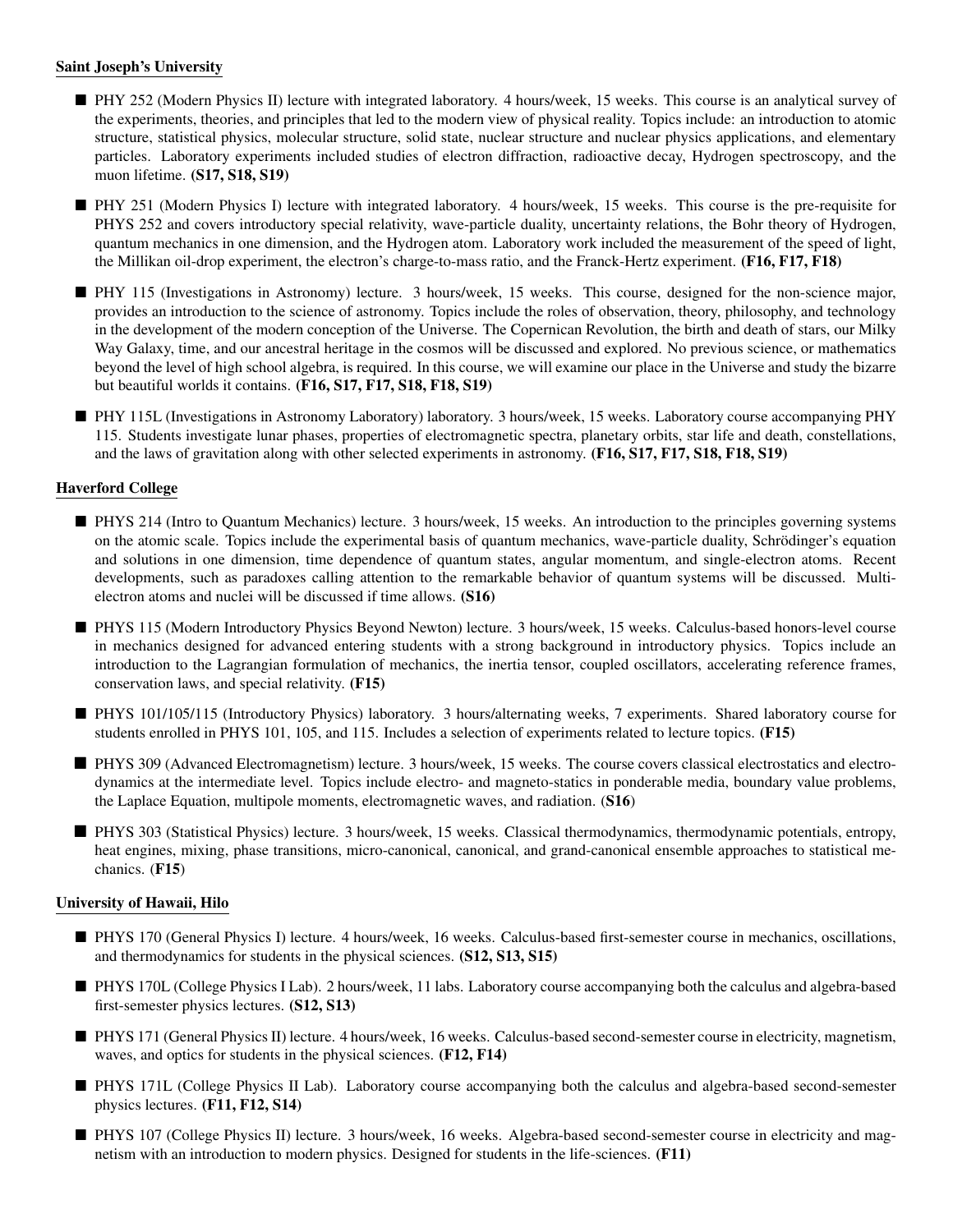- PHYS 106 (College Physics I) lecture. 3 hours/week, 16 weeks. Algebra-based first-semester course in mechanics, oscillations, and thermodynamics. Designed for students in the life-sciences. (S11)
- PHYS 270 (Modern Physics) lecture. 3 hours/week, 16 weeks. Sophomore-level course covering special relativity, blackbody radiation and normal modes, and an introduction to quantum theory and solutions to Schrödinger's Equation. (S13)
- PHYS 371 (Classical Mechanics) lecture. 3 hours/week, 16 weeks. Variational methods, central-force motion, oscillations, Lagrangian and Hamiltonian formulations of mechanics. (F12, S14, S15)
- PHYS 330 (Electromagnetism I) lecture. 4 hours/week, 16 weeks. Junior level course in electromagnetism covering electrostatics and magnetostatics, electric and magnetic fields in matter, multipole expansion, vector and scalar potentials, the method of images, Laplace's Equation, electromagnetic induction, and Maxwell's Equations (S12, F14)
- PHYS 341 (Thermodynamics) lecture. 3 hours/week, 16 weeks. Classical thermodynamics, thermodynamic potentials, entropy, mixing, phase transitions, micro-canonical, canonical, and grand-canonical ensemble approaches to statistical mechanics (F11, S14)
- **PHYS** 394 (Modern Physics Laboratory). 4 or more hours/week, 16 weeks. Junior/Senior level laboratory course including Millikan Oil Drop,  $e/m$  ratio of the electron, Photoelectric Effect, Zeeman Effect, Franck-Hertz, and Michelson interferometry experiments. (F13)
	- PHYS 430 (Quantum Mechanics I) lecture. 4 hours/week, 16 weeks. Wave and matrix formulations of quantum mechanics, Schrödinger Equation in several dimensions, harmonic oscillator and ladder operators, spin and orbital angular momentum, hydrogen atom, quantum statistical mechanics, fermions and bosons. (S11, F13)
- **PHYS 499V** (Particle Physics Seminar) seminar. 1 hour/week, 16 weeks. An overview of particle physics ranging from the discovery of the electron to formulation of the Standard Model. Covers mathematical aspects of the theory including the special relativistic treatment of momentum and energy, collisions, tensor algebra, and an introduction to Feynman Diagrams. (F11)

#### National University of Singapore

- PC1432 (Engineering Physics II) lecture. 4 hours/week, 13 weeks. Calculus-based second-semester course in electricity and magnetism for physics and engineering majors. (F07, F08, S08)
- PC1432L (Engineering Physics II Laboratory). Attached to PC1432. 3 hours/experiment, 2 experiments. Lab course associated with the calculus-based second-semester introductory lectures on electricity and magnetism for physics and engineering majors. (F07, F08, F09, S09, S10)
- SP1201P (Freshman Seminar "Matter and Interaction") seminar. Seminar course designed to introduce incoming students from a range of majors to physics topics including action-at-a-distance, radiation, energy transfer, and scattering. The module emphasized active discussion between instructor and students, group work, class projects, and active learning in place of an instructor-centric, lecture-heavy experience. (F09)
	- GEK1510/PC1323 (Great Ideas in Contemporary Physics) lecture. 4 hours/week, 13 weeks. Non-mathematical general education module covering topics in modern physics including special and general relativity, the photo-electric effect, wave-particle duality, cosmology, nuclear physics, astrophysics, quantum mechanics, particle physics, and lasers. (F08, F09)
	- PC1431L (Engineering Physics I Laboratory). Attached to PC1431. 3 hours/experiment, 2 experiments. Lab course associated with the calculus-based first-semester introductory lectures on mechanics and heat for physics and engineering majors. (F07)
	- PC3232 (Nuclear and Particle Physics) lecture. 4 hours/week, 13 weeks. Shell and collective model of the nucleus, alpha/beta/gamma decay, scattering, detectors and accelerators, Standard Model of particle physics, anti-particles and symmetries of nature. (S08)
	- PC2131 (Electricity and Magnetism I) lecture. 4 hours/week, 13 weeks. Sophomore-level course in electromagnetism designed for physics majors. Roughly equivalent to PHYS 330 above. (S10)

#### California Polytechnic State University, San Luis Obispo

- Physics 132 (General Physics II) lecture. 4 hours/week, 10 weeks. Calculus-based second-quarter course in waves, oscillations, and hydrostatics designed for scientists and engineers. (W05, S06, S07)
- Physics 133 (General Physics III) lecture. 4 hours/week, 10 weeks. Calculus-based third-quarter course in electricity and magnetism designed for scientists and engineers. (W07)
- Physics 123 (College Physics III) laboratory. Laboratory course accompanying algebra-based third quarter electricity and magnetism for life-science majors. (F06, W07)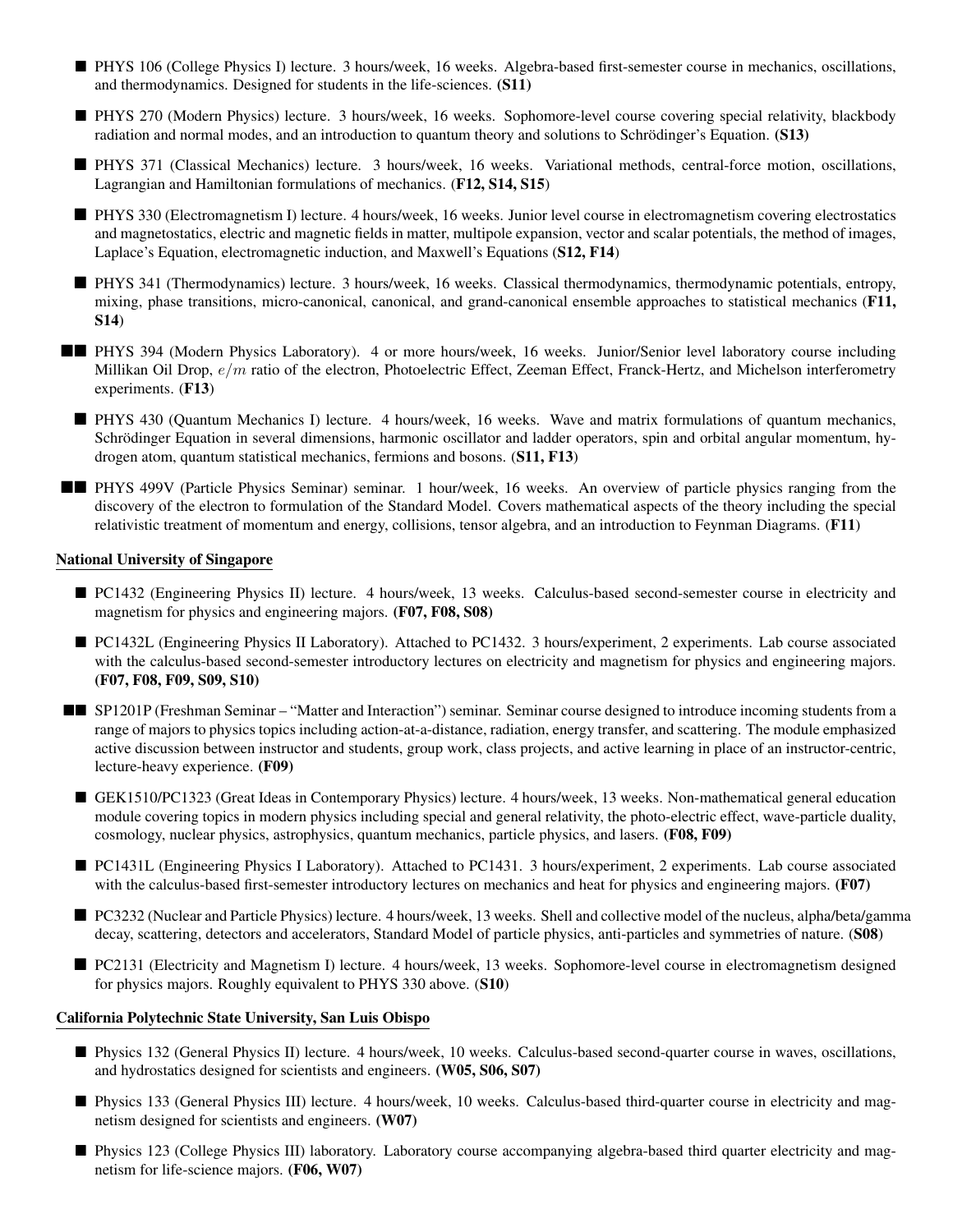- Physics 123 (College Physics III) lecture. 4 hours/week, 10 weeks. Algebra-based lecture course covering electricity, magnetism, and modern physics designed for life-science majors. (F06)
- Physics 132 (General Physics II) laboratory. Laboratory course accompanying calculus-based second-quarter waves, oscillations, and hydrostatics for life-science majors (W05)
- Physics 121 (College Physics I) lecture. 4 hours/week, 10 weeks. Algebra-based first-quarter course in mechanics and heat designed for life-science majors. (F05)
- Physics 211 (Modern Physics I) lecture. 4 hours/week, 10 weeks. Sophomore course in modern physics designed for physics majors. Equivalent to UHH PHYS 270 above. (S06, W07)

# Outreach Activities

- Planned and hosted semesterly astronomy nights at Saint Joseph's University. These events were designed both for students and other members of the university community and allowed them the opportunity to view stars, planets, and meteor showers through the physics department's eight inch Celestron telescopes. (SJU – S17, F18)
- Volunteered as a departmental representative at the Physics/Astronomy table during Onizuka day community outreach activities. The festivities, in honor of Hawaiian astronaut Ellison Onizuka, are an opportunity for faculty and students talk with local children and parents about astronomy. We also demonstrate solar telescopes and observing techniques. (UHH – S13, S12)
- Participated in the Journey Through The University (JTTU) program organized through the Gemini Observatory in Hilo Hawaii. Faculty participants give presentations in local elementary, middle, and high-schools to students interested in the sciences. My presentations were at the elementary school level and introduced the students to the night sky and optical instruments for observing the stars including telescopes, lasers, prisms, and optical filters. (UHH – S12, S11)
- Gave an invited talk on cosmology at Hwa Chong Institution in Singapore. HCI is a top ranked, highly selective junior-college level preparatory academy. The students in the science stream who attended my lecture were chosen for the interest in science and their intention to major in science at the university level following graduation. (NUS – S10)
- Contributed a particle physics lecture to the NUS Special Program in Science. The lecture was part of a series of laboratories and lectures offered in the NUS science faculty to incoming high-school and junior college students with special interest in physics or astronomy. (NUS – S09)
- Lectured to the general-public on cosmology and cosmic strings as part of the NUS Year in Astronomy festivities. (NUS S09)
- Contributed a lecture on special relativity to NUS Science Focus 2008, a program aimed at talented junior college students run jointly by NUS and the Singapore Ministry of Education s Gifted Education Branch. Students completing 12 units of lecturerelated work in this program receive a certificate. (NUS – F08)
- I Joined the NUS Physics Department Outreach Committee. The committee s mandate is to build connections with local primary and secondary schools in order to encourage students to pursue their interests in physics and to provide them with guidance and the opportunity to take part in physics research at the university level.  $(NUS - F07)$

### **Service**

- Served as course and laboratory coordinator for the introductory calculus and algebra-based physics sequences (PHYS 106-107 and PHYS 170-171). (UHH – S15)
- Served on departmental search committee for a tenure-track observational astronomer position. Search successfully concluded in Spring 2013. (UHH – S13)
- Served as Physics/Astronomy department representative to university-wide Science, Technology, Engineering, and Math (STEM) honors certificate advisory committee. The job of the committee is to determine academic entry requirements for students interested in the STEM honors research program in the natural sciences ultimately leading to an honors certificate upon graduation. The committee s work was successfully completed in 2014. (UHH – F14, S13, F12)
- Served on departmental search committee for an observatory directory for the UHH 0.9 m telescope facility. Search successfully concluded in Spring 2012. (UHH – S12)
- Oversaw the NUS departmental Student Exchange Program (SEP) committee charged with determining course credit and transfer issues for student participating in a proposed astrophysics study-exchange program with the Australian National University and the University of North Carolina at Charlotte. (NUS – F09)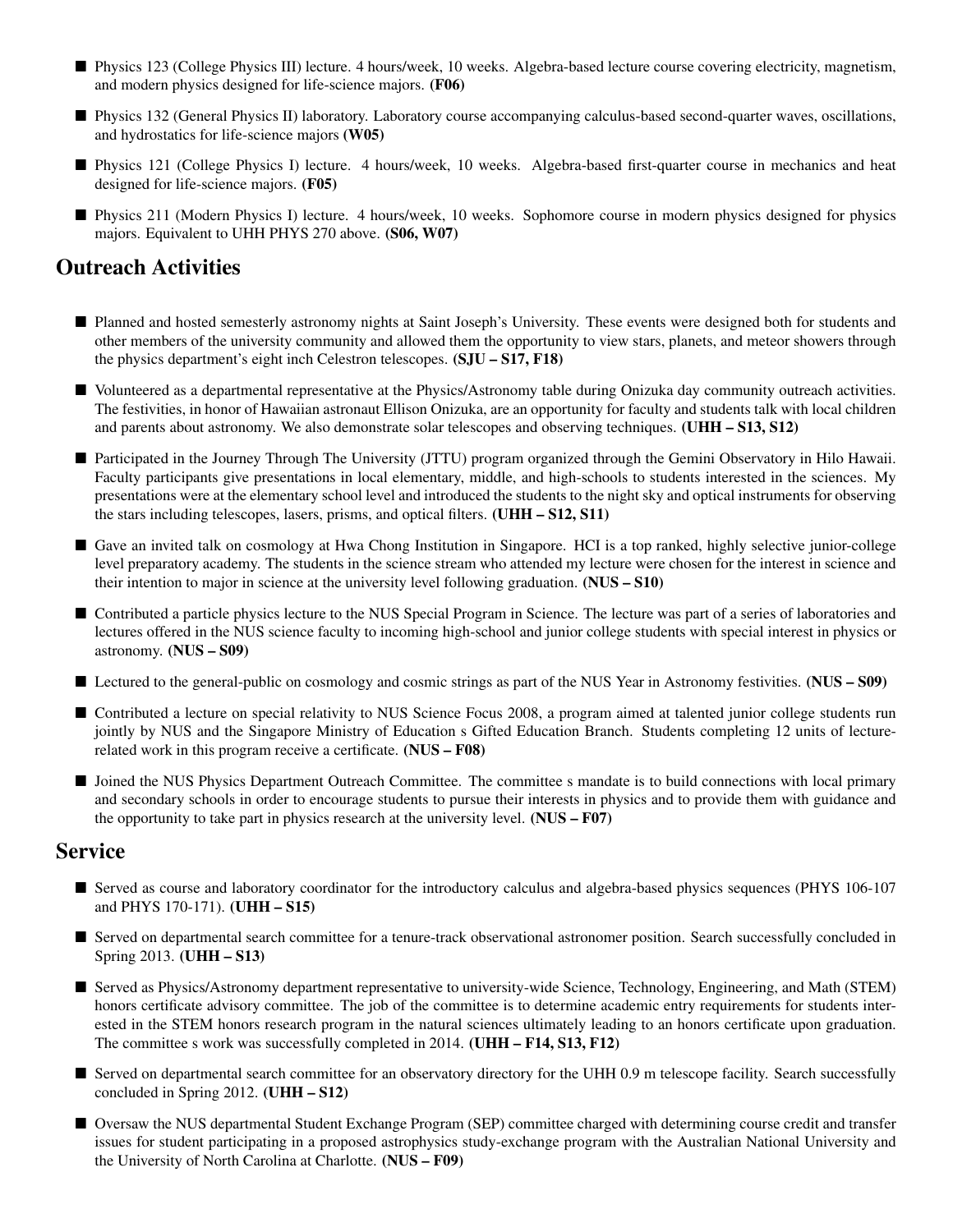■ Course coordinator for Physics 123 at Cal Poly, San Luis Obispo. Responsibilities included selection of laboratory experiments and assigning problem sets for all lecture sections. (SLO – F06)

## Students Supervised

- Derek Hand (UHH Seed Grant), "Using Shapelets to Identify Gravitationally Lensed Galaxy Pairs" [F13-S14]
- Andrew McNichols (UHH NASA Space Grant Fellow), "Energy Dependence of Cosmic Ray Muons as a Function of Altitude on the Slopes of Mauna Kea" [F13-S14]
- Robert Pipes (UHH NASA Space Grant Fellow), "Angular Dependence of Cosmic Ray Muons as a Function of Altitude on the Slopes of Mauna Kea" [F13-S14]
- Ivan Teng (NUS M. Sc., Physics), "Search for Cosmic Strings in the COSMOS Survey" [AY 2011-2012]
- Peng Kian Tan (NUS B. A. Honours, Physics), "Habitable Zones of Planetary Systems" [AY 2009]
- Ivan Teng (NUS B. A. Honours, Physics), "Search for Cosmic Strings in Space Telescope Data" [AY 2009]

### Recent Publications

- J.Goldman, A. McNichols, R. Pipes, "*Cosmic Ray Muons on the Slopes of Mauna Kea*", The Physics Teacher 58, 38, 2020
- J. L. Christiansen, E. Albin, T. Fletcher, M. Foley (California Polytechnic University, San Luis Obispo), J. Goldman, I. P. .W. Teng (National University of Singapore), G. F. Smoot (University of California, Berkeley), "*Search for Cosmic Strings in the COSMOS Survey*", Phys. Rev. D 83, 122004, 2011
- J. L. Christiansen, E. Albin, K. A. James (California Polytechnic University, San Luis Obispo), J. Goldman (National University of Singapore), D. Maruyama, G. F. Smoot (University of California, Berkley) "*Search for Cosmic Strings in the Great Observatories Origins Deep Survey*", Phys. Rev. D 77, 123509, 2008
- (The NuTeV Collaboration) D. Mason J. Brau, R. B. Drucker, R. Frey (Oregon U.), P. Spentzouris, J. Conrad, B. T. Fleming, J. Formaggio, J. H. Kim, S. Koutsoliotas, C. McNulty, A. Romosan, M. H. Shaevitz, E. G. Stern, A. Vaitaitis, E. D. Zimmerman (Columbia U.), R. A. Johnson, N. Suwonjandee, M. Vakili (Cincinnati U.), R. H. Bernstein, L. Bugel, M. J. Lamm, William L. Marsh, P. Nienaber, N. Tobien, J. Yu (Fermilab), T. Adams, A. Alton, T. Bolton, J. Goldman, M. Goncharov (Kansas State U.), L. de Barbaro, D. Buchholz, H. Schellman, G. P. Zeller (Northwestern U.), S. Boyd, J. McDonald, D. Naples, V. Radescu, M. Tzanov (Pittsburgh U.), S. Avvakumov, P. de Barbaro, A. Bodek, Howard Scott Budd, D. A. Harris, Kevin Scott McFarland, W. K. Sakumoto, U. K. Yang (Rochester U.), "*Measurement of the Nucleon Strange-Antistrange Asymmetry at Next-to-Leading Order in QCD from NuTeV Dimuon Data*", Phys. Rev. Lett.99, 192001, 2007
- (T. Araki *et al.*, The KamLAND Collaboration) T. Araki, S. Enomoto, K. Furuno, Y. Gando, K. Ichimura, H. Ikeda, K. Inoue, Y. Kishimoto, M. Koga, Y. Koseki, T. Maeda, T. Mitsui, M. Motoki, K. Nakajima, K. Nakamura, H. Ogawa, M. Ogawa, K. Owada, J. -S. Ricol, I. Shimizu, J. Shirai, F. Suekane, A. Suzuki, K. Tada, S. Takeuchi, K. Tamae, Y. Tsuda, H. Watanabe (RCNS, Sendai), J. Busenitz, T. Classen, Z. Djurcic, G. Keefer, D. S. Leonard, A. Piepke, E. Yakushev (Alabama U.), B. E. Berger, Y. D. Chan, M. P. Decowski, D. A. Dwyer, S. J. Freedman, B. K. Fujikawa, J. Goldman, F. Gray, K. M. Heeger, L. Hsu, K. T. Lesko, K. -B. Luk, H. Murayama, T. O'Donnell, Alan W. P. Poon, H. M. Steiner, L. A. Winslow (UC, Berkeley & LBL, Berkeley), C. Jillings, C. Mauger, R. D. McKeown, P. Vogel, C. Zhang (Caltech, Kellogg Lab), C. E. Lane, T. Miletic (Drexel U.), G. Guillian, J. G. Learned, J. Maricic, S. Matsuno, S. Pakvasa (Hawaii U.), G. A. Horton-Smith (Kansas State U.), S. Dazeley, S. Hatakeyama, A. Rojas, R. Svoboda (Louisiana State U.), B. D. Dieterle (New Mexico U.), J. Detwiler, G. Gratta, K. Ishii, N. Tolich, Y. Uchida (Stanford U., Phys. Dept.), M. Batygov, W. Bugg, Y. Efremenko, Y. Kamyshkov, A. Kozlov, Y. Nakamura (Tennessee U.), H. J. Karwowski, D. M. Markoff, R. M. Rohm, W. Tornow, R. Wendell (TUNL, Durham & Duke U. North Carolina U.), M. - J. Chen, Y. -F. Wang (Beijing, Inst. High Energy Phys.), F. Piquemal (CENBG, Gradignan), "*Search for the invisible decay of neutrons with KamLAND*", Phys. Rev. Lett. 96, 101802, 2006
- T. Araki *et al.* (The KamLAND Collaboration), "Experimental Investigation of geologically produced antineutrinos with Kam-*LAND*", Nature 436, 499-503, 2005
- T. Araki *et al.* (The KamLAND Collaboration), "*Measurement of Neutrino Oscillation with KamLAND: Evidence of Spectral Distortion*", Phys. Rev. Lett. 94, 081801, 2005
- (K. Eguchi *et al.*, The KamLAND Collaboration) K. Eguchi, S. Enomoto, K. Furuno, H. Hanada, H. Ikeda, K. Ikeda, K. Inoue, K. Ishihara, T. Iwamoto, T. Kawashima, Y. Kishimoto, M. Koga, Y. Koseki, T. Maeda, T. Mitsui, M. Motoki, K. Nakajima, T. Nakajima, H. Ogawa, K. Owada, F. Piquemal, I. Shimizu, J. Shirai, F. Suekane, A. Suzuki, K. Tada, O. Tajima, T. Takayama, K. Tamae, H. Watanabe (Tohoku U.), J. Busenitz, Z. Djurcic, K. McKinny, D. M. Mei, A. Piepke, E. Yakushev (Alabama U.),